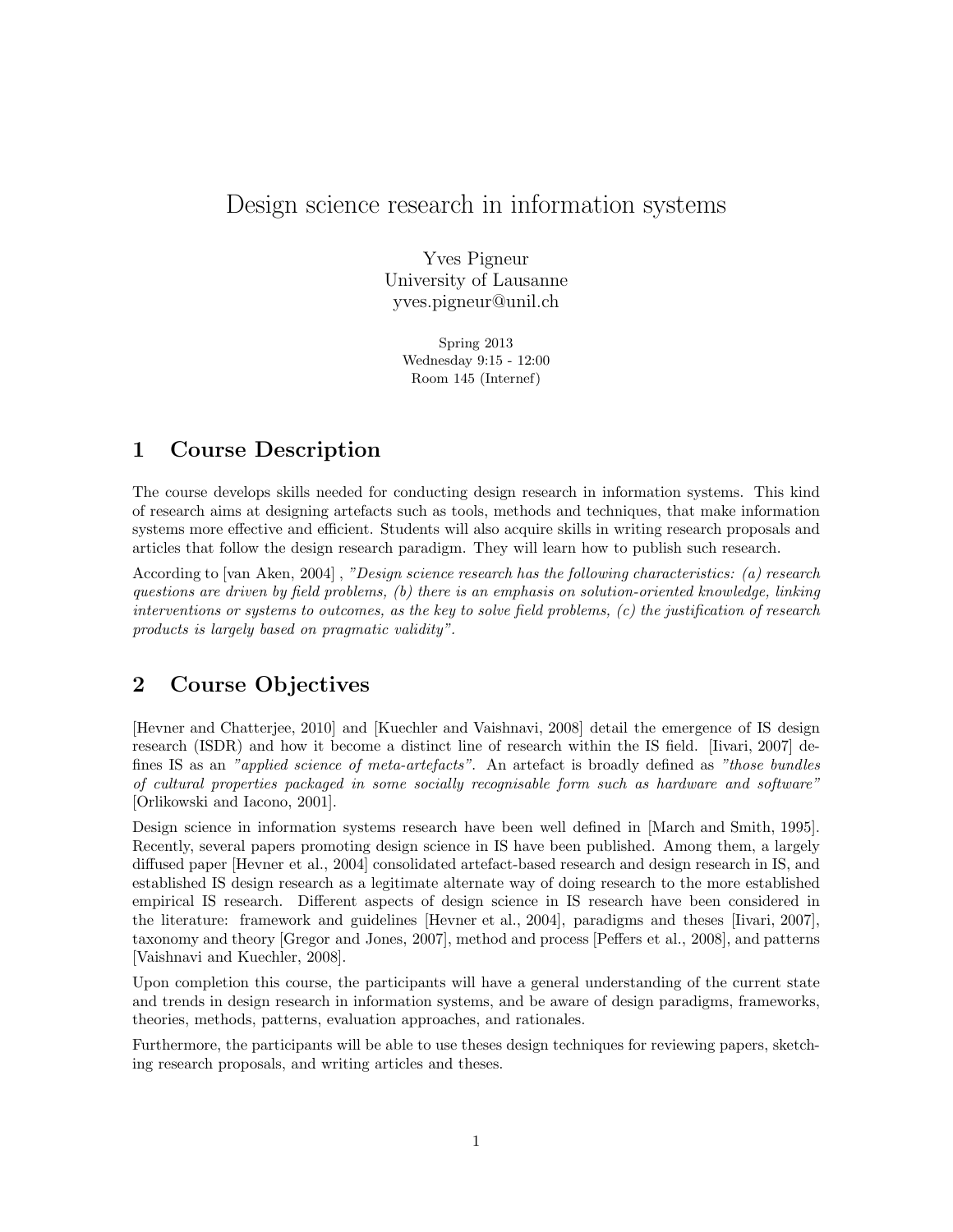## 3 Course Materials

Weekly reading materials will acquaint the participants with the topic to be covered in the upcoming class. Students are required to read all of them for the course. The assigned reading list is provided in the "Course Schedule" section of this syllabus.

The following text books give a comprehensive view on design research in IS:

Hevner, A. and Chatterjee, S. (2010). Design Research in Information Systems: Theory and Practice. Integrated Series in Information Systems. Springer.

Vaishnavi, V. and Kuechler, W. (2008). Design Science Research Methods and Patterns: Innovating Information and Communication Technology. Auerbach Publications.

## 4 Course Requirements

Class preparation, attendance and participation are vital to a productive and stimulating learning environment. Allow ample time to read and reflect on the assigned readings prior the class period. Further details on the objectives, contents, and the report structure will be presented during the course.

Student will conduct a mini-project for writing a research proposal or an article that could be submitted to a conference or a scholarly journal, in a topic area that you could choose in your research area (or may be chosen from a set of areas suggested by the instructor).

### Grading Criteria

For grading purpose, activities will be issued based on the following scheme:

Participation 50% Research proposal or article 50%

## 5 Course Schedule

### Design Science Paradigm

[Hevner et al., 2004] derive seven guidelines from fundamental principle of design-science research in order to conduct a good design research. The design-science research produces artefacts (Guideline 1), which must be relevant to a given environment (Guideline 2). The artefact must yield utility and then must be evaluated (Guideline 3). Novelty is similarly crucial and design research must provide a novel contribution (Guideline 4). In this way, design research is apart from the practice of design. Design research must balance rigor and relevance (Guideline 5). Design science is inherently iterative and enables a search process whereby a problem space is constructed and a mechanism enacted to find an effective solution (Guideline 6). Finally, design research results must be communicated to both technical and management audiences (Guideline 7).

In the same vein, [Iivari, 2007] defines the key properties of four design science research paradigms: ontology, epistemology, methods, and ethics. Moreover, he proposed twelve theses that summarizes the analysis of IS as a design science.

| DATE TOPIC |                                                                            | <b>READING</b> |
|------------|----------------------------------------------------------------------------|----------------|
|            | March 6 Design paradigm and framework [Hevner et al., 2004] [Iivari, 2007] |                |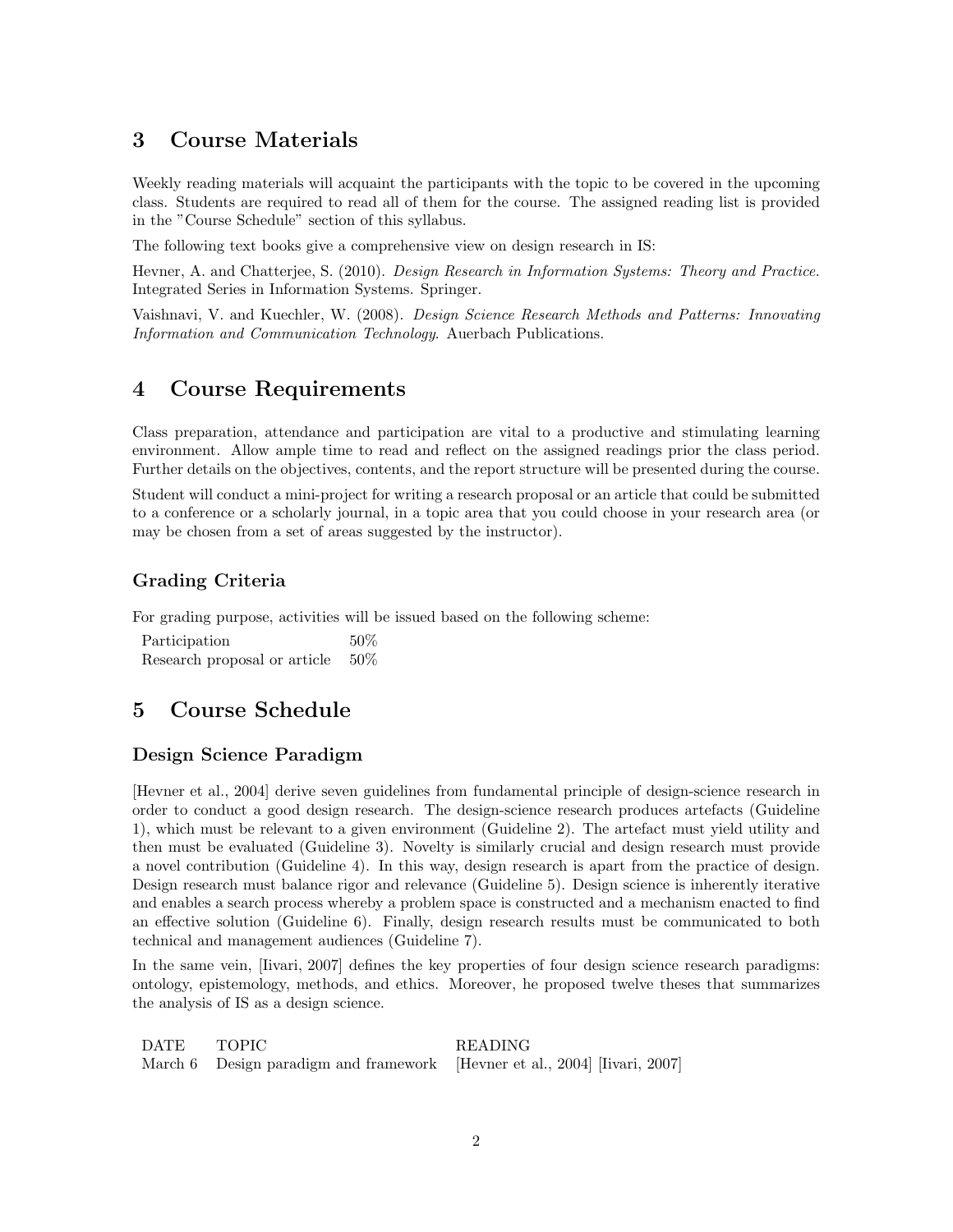#### IS Design Theory

Inspired by [Walls et al., 1992], [Gregor and Jones, 2007] developed a so-called Information Systems Design Theory (ISDT). They proposed a taxonomy with eight components of design theories: (1) purpose and scope, (2) constructs, (3) principles of form and function, (4) artifact mutability, (5) testable propositions, (6) justificatory knowledge (kernel theories), (7) principles of implementation, and (8) an expository instantiation. This paper mainly focused on the structural components of a design theory, but the authors claimed that "listed theory components give some guidelines to what might be included in an article or thesis that reports constructive research".

DATE TOPIC READING March 13 Design theory and ontology [Gregor and Jones, 2007] [Walls et al., 1992]

#### Design Research Method

On their side, [Peffers et al., 2008] focused on design research methodology, which present, demonstrate, and evaluate a research process or, what they call, a Design Science Research Method (DSRM). The process includes six steps or stages: (1) problem identification and motivation, (2) definition of the objectives for a solution, (3) design and development, (4) demonstration, (5) evaluation, and (6) communication. The authors stated in their paper that their research "represents a unique effort to formally define a research methodology for use in IS".

More recently, [Sein et al., 2011] propose action design research (ADR), which *conceptualizes the re*search process as containing the inseparable and inherently interwoven activities of building the IT artifact, intervening in the organization, and evaluating it concurrently.

DATE TOPIC READING March 20 Design process and method [Peffers et al., 2008] [Sein et al., 2011]

#### Design Science Research Patterns

[Vaishnavi and Kuechler, 2008] adopted an original attitude and suggested patterns to represent how design science research could be conducted. The authors claimed that "*patterns are excellent mecha*nism [...] that can both communicate goals and philosophy of design science research as well as provide firm direction to a researcher new to the discipline".

Several of these patterns propose a broad range of evaluation strategies, also analyzed by [Pries-Heje et al., 2008] who develop an evaluation framework using well-known quality criteria an important asset. The framework encompasses both ex ante and ex post orientations as well as naturalistic settings (e.g., case studies) and artificial settings (e.g., lab experiments) for DSR evaluation".

DATE TOPIC READING March 27 Design patterns and evaluation [Vaishnavi and Kuechler, 2008] [Pries-Heje et al., 2008]

#### C-K Theory for Reasoning in Design

Researchers in the IS field have tried to study different aspects of design science. So far, it seems that the design activity, or "design reasoning" has not received much attention from the IS community. We propose to use a theory developed in engineering fields in order to solve this issue. The C-K theory [Hatchuel and Weil, 2009] is considered to be a good candidate to deal with the design reasoning. In order to illustrate its use in IS, we instantiate the C-K theory on one of our recent research .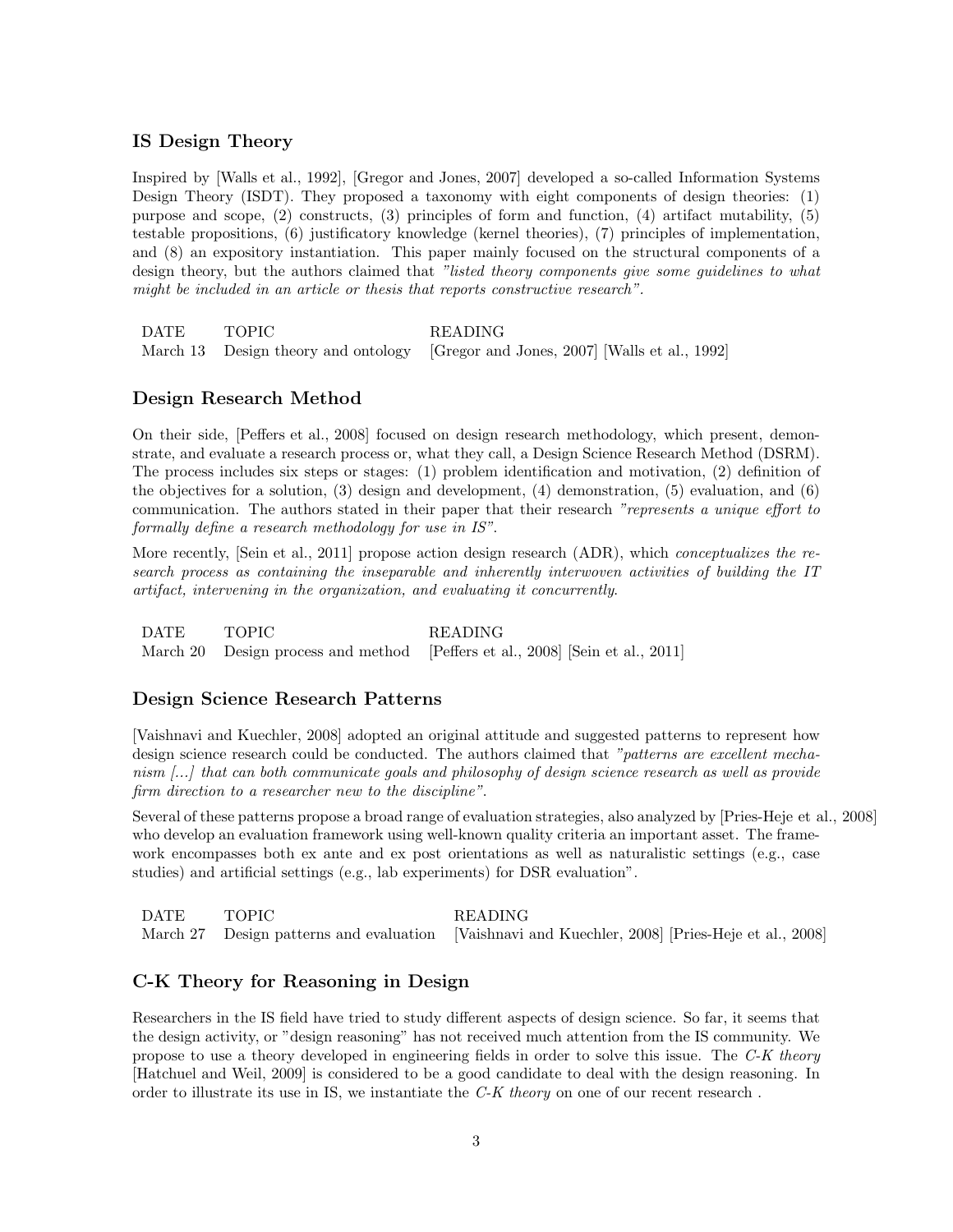DATE TOPIC READING

April 3 Design rationale and C-K theory [Hatchuel and Weil, 2009] [Ondrus and Pigneur, 2010] Deliverable - Article

### 6 Class patterns

1. (Language)

The course is given in both English and French; the course material is in English.

- 2. (Classroom attendance and contribution) Students are expected to attend all classes and group meetings; class participation grades will be significantly reduced for absences. Individual contributions to class sessions are very important and will be evaluated for the course grade.
- 3. (Plagiarism)

Copying work form the Internet or other sources without reference or acknowledgement is considered plagiarism, and subject to disciplinary action, as enforced by the University of Lausanne.

### References

- [Gregor and Jones, 2007] Gregor, S. and Jones, D. (2007). The anatomy of a design theory. Journal of the Association for Information Systems, 8(5):312–335.
- [Hatchuel and Weil, 2009] Hatchuel, A. and Weil, B. (2009). C-K design theory: an advanced formulation. Research in Engineering Design, 19(4):181–192.
- [Hevner and Chatterjee, 2010] Hevner, A. and Chatterjee, S. (2010). Design Research in Information Systems: Theory and Practice. Integrated Series in Information Systems. Springer.
- [Hevner et al., 2004] Hevner, A., March, S., Park, J., and Ram, S. (2004). Design science in information system.  $MIS$  Quarterly, 28(1):75–105.
- [Iivari, 2007] Iivari, J. (2007). A paradigmatic analysis of information systems as a design science. Scandinavian Journal of Information Systems, 19(2):39–64.
- [Kuechler and Vaishnavi, 2008] Kuechler, W. and Vaishnavi, V. (2008). The emergence of design research in information systems in north america. Journal of Design Research,  $7(1):1-16$ .
- [March and Smith, 1995] March, S. and Smith, G. (1995). Design and natural science research on information technology. Decision Support Systems, 15(4):251–266.
- [Ondrus and Pigneur, 2010] Ondrus, J. and Pigneur, Y. (2010). C-k design theory for information systems research. In Proc.4th International Conference on Design Science Research in Information Systems and Technology (DESRIST'09), Poster. ACM.
- [Orlikowski and Iacono, 2001] Orlikowski, W. and Iacono, S. (2001). Research commentary: Desperately seeking the "IT" in IT research–a call to theorizing the it artifact. Information Systems Research, 12(2):121–134.
- [Peffers et al., 2008] Peffers, K., Tuunanen, T., Rothenberger, M., and Chatterjee, S. (2008). A design science research methodology for information systems research. Journal of Management Information Systems, 24(3):45–77.